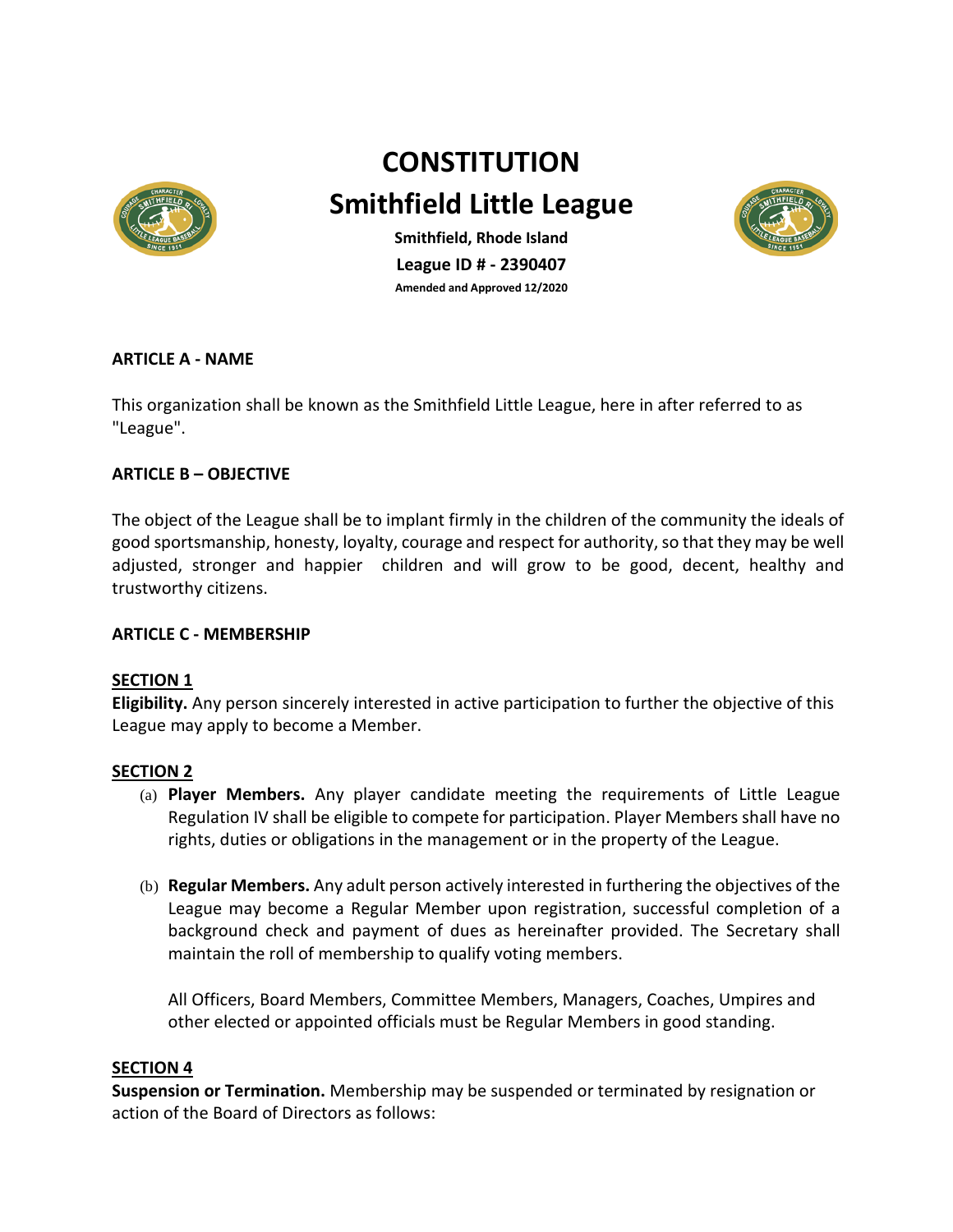- (a) The Board of Directors, by a two-thirds vote of those present at any duly constituted Board meeting, shall have the authority to discipline or suspend or terminate the membership of any Member of any class, including managers and coaches, when the conduct of such person is considered detrimental to the best interests of the League and/or Little League Baseball. The Member involved shall be notified of such meeting, informed of the general nature of the charges and given an opportunity to appear at the meeting to answer such charges.
- (b) The Board of Directors shall, in case of a Player Member, give notice to the manager of the team for which player is a Player Member. Said manager shall appear, in the capacity of an adviser, with the player before the Board of Directors. The player's parent(s) or legal guardian(s) may also be present. The Board of Directors shall have full power to suspend or revoke such player's rights to future participation by two-thirds vote of those present at any duly constituted meeting (quorum is required).

# **ARTICLE D - DUES FOR REGULAR MEMBERS (NOT PLAYERS)**

## **SECTION 1**

Dues for Regular Members may be fixed at such amounts as the Board of Directors shall determine for a particular fiscal year (See Article I, Section 7 for fiscal year of this League).

## **SECTION 2**

Regular Members who fail to pay their fixed dues may, by majority vote of the Board present at a Board meeting, be dropped from the rolls and shall forfeit all rights and privileges of membership.

## **ARTICLE E - GENERAL MEMBERSHIP MEETINGS**

## **SECTION 1**

**Definition.** A General Membership meeting is any meeting of the membership of the League (including Special Membership Meetings). A minimum of one per year is required.

## **SECTION 2**

**Notice of Meeting.** Notice of each General Membership meeting shall be delivered by email and posted to the League website and Facebook page at least 7 days in advance of the meeting, setting forth the place, time and purpose of the meeting. In lieu of the above methods, notice may be given in such form as may be authorized by the Members, from time to time, at a regularly convened General Membership Meeting. A Calendar of Events is submitted to the General Membership in January each year listing all meetings, special events, etc. for the upcoming year.

## **SECTION 3**

**Quorum.** At any General Membership Meeting, the presence in person or representation by absentee ballot of twenty

(20) percent of the Members shall be necessary to constitute a quorum. If a quorum is not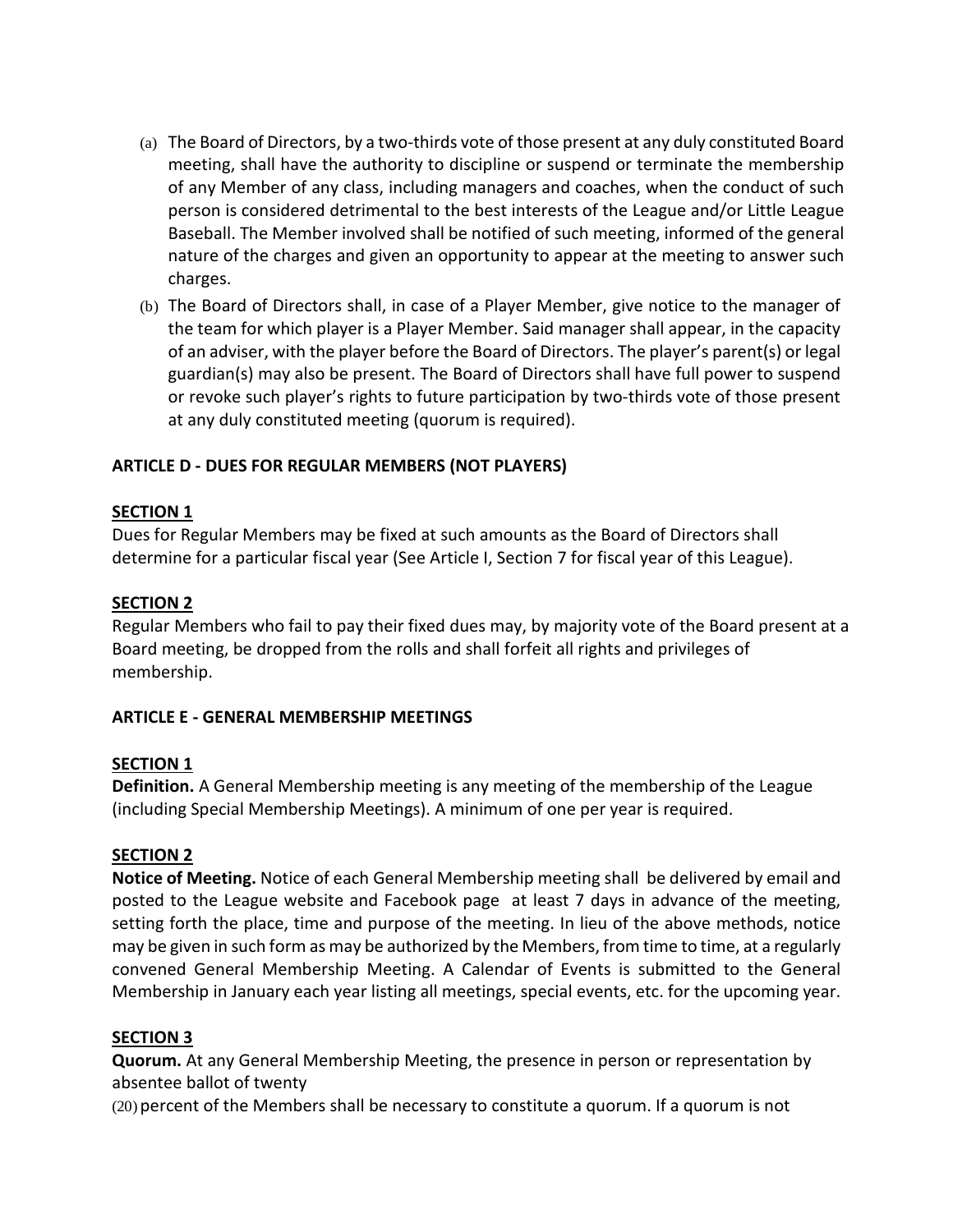present, no business will be conducted. Only members in good standing count toward quorum.

## **SECTION 4**

**Voting.** Only Regular Members in good standing that have attended at least 50% of the General Membership Meetings shall be entitled to make motions and vote at General Membership Meetings. However, 70% of the members in good standing must be present in order to do so. The Board of Directors may invite, admit and recognize guests for presentations or comments during General Membership Meetings.(Those eligible to take part at meetings of the Board of Directors are described in Article F, Section 4).

## **SECTION 5**

**Absentee Ballot.** For the expressed purpose of accommodating a Regular Member in good standing who cannot be in attendance at the Annual Meeting or any General Membership Meeting at which new Board Members will be elected; an absentee ballot may be requested and obtained from the Secretary of the League. The absentee ballot shall be properly completed, signed and returned in a sealed envelope to the Secretary prior to the date of the election. The Secretary shall present all absentee ballots to the President on the date of the meeting, prior to the voting portion of the election process.

## **SECTION 6**

**Annual Meetings of the Members.** The Annual Meeting of the Members of the League shall be held in September of each year for the purpose of electing the Board of Directors, receiving reports reviewing the Constitution, appointing committees, and for the transaction of such business as may properly come before the meeting.

- a) The Membership shall receive at the Annual Meeting of the Members of the League a report, verified by the President and Treasure or by a majority of the Directors, showing:
	- a. The condition of the League, to be presented by the President or his/her designate;
	- b. A general summary of funds received and expended by the League for the previous year, the amount of funds currently in possession of the League, and the name of the financial institution in which such funds are maintained;
	- c. The whole amount of real and personal property owned by the League, where located, and where and how invested;
	- d. For the year immediately preceding, the amount and nature of the property acquired, with the date of the report and the manner of the acquisition, the amount applied, appropriated or expended, and the purpose, objects or persons to or for which such applications, appropriations or expenditures have been made;
	- e. The names of the persons who have been admitted to regular membership in the League during such year. This report shall be filed with the records of the League and entered in the minutes of the proceedings of the Annual Meeting. A copy of such report shall be forwarded to Little League International.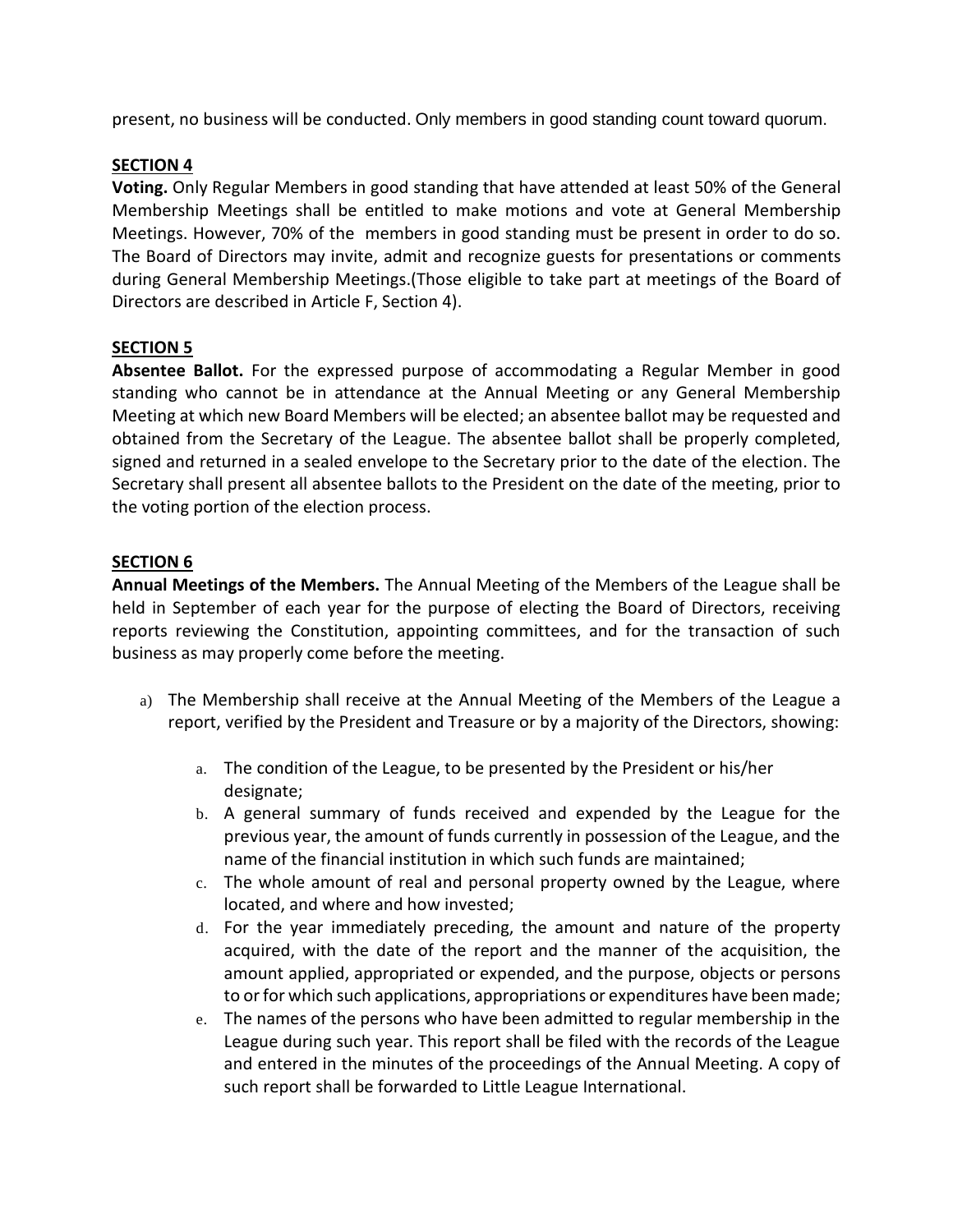b) After the Board of Directors is elected, the Board shall meet to elect the officers. After the election, the Board of Directors shall assume the performance of its duties on October  $1<sup>st</sup>$ . The Board's term of office shall continue until its successors are elected and qualified under this section.

## **SECTION 7**

**Special General Membership Meetings.** Special General Membership Meetings of the Members may be called by the Board of Directors or by the Secretary or the President at their discretion. Upon the written request of twenty (20) Members, the President or Secretary shall call a Special General Membership Meeting to consider the subject specified in the request. No business other than that specified in the notice of the Meeting shall be transacted at any Special General Membership Meeting. Such General Membership Meeting shall be scheduled to take place not less than thirty (30) days after the request is received by the President or Secretary.

## **SECTION 8**

**Rules of Order for General Membership Meetings.** Robert's Rules of Order shall govern the proceedings of all General Membership Meetings, except where same conflicts with this Constitution of the League.

## **ARTICLE F - BOARD OF DIRECTORS**

#### **SECTION 1**

**Authority.** The management of the property and affairs of the League shall be vested in the Board of Directors.

#### **SECTION 2**

**Increase in Number**. The number of Board of Directors shall be determined by the Board of Directors. If the number is increased, the additional Directors may be elected at the meeting at which the new Board is elected. All elections of additional Directors shall be by majority vote of all regular Members present or represented by a properly executed and signed absentee ballot filed with the Secretary prior to the election meeting.

#### **SECTION 3**

**Vacancies.** If any vacancy occurs in the Board of Directors, by death, resignation or otherwise, it may be filled by a majority vote of the remaining Directors at any regular Board meeting or at any Special Board Meeting called for that purpose.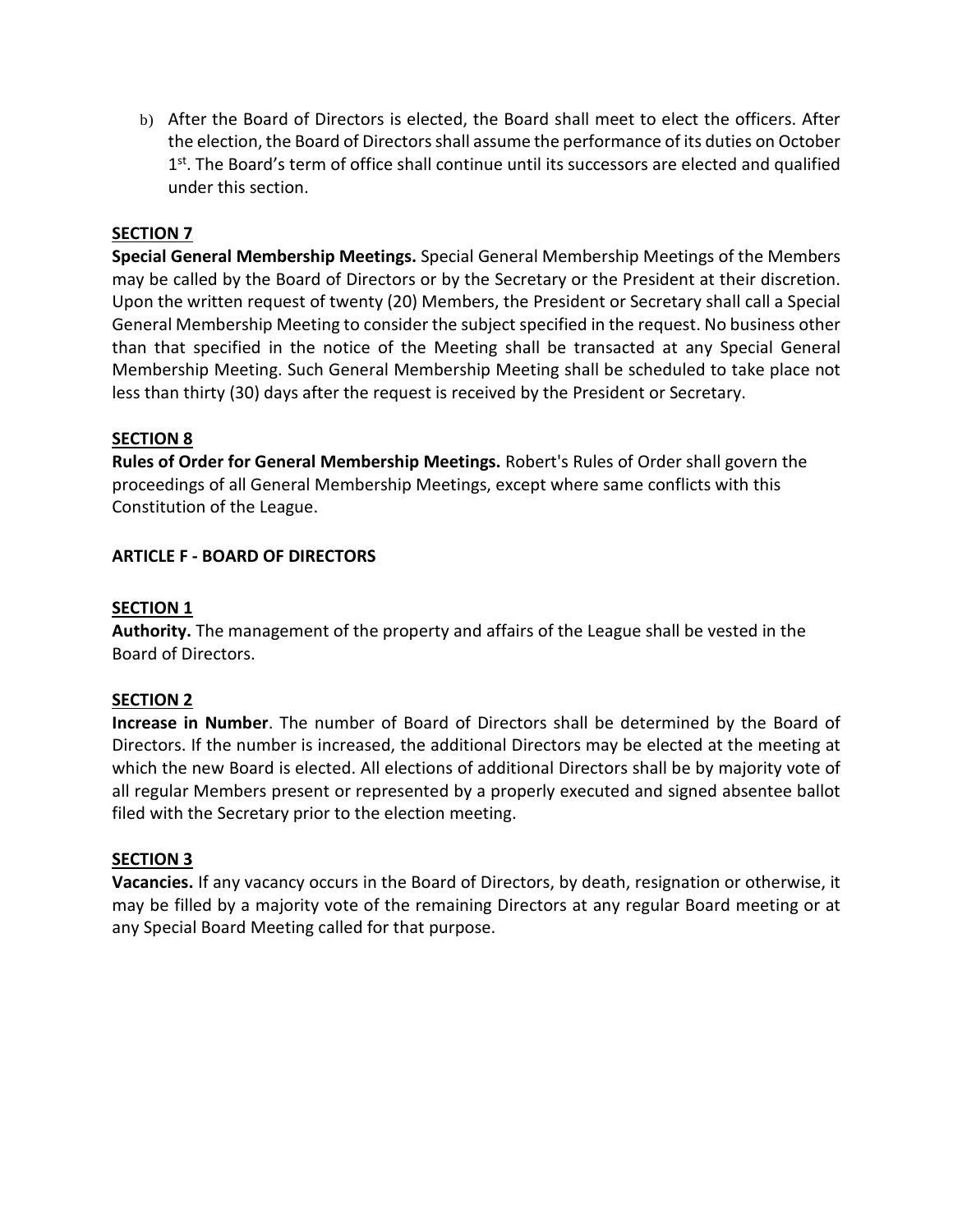**Board Meetings, Notice and Quorum.** Regular meetings of the Board of Directors shall be held immediately following the Annual Meeting and on such days thereafter as shall be determined by the Board.

- (a) The President or the Secretary may, whenever they deem it advisable, or the Secretary at the request in writing of 8 Directors, issue a call for a Special Board Meeting. In the case of Special Board Meeting, such notice shall include the purpose of the meeting and no matters not so stated may be acted upon at the meeting.
- (b) Notice of each Board meeting shall be given by the Secretary personally, electronically or by mail to each Director at least 3 days before the time appointed for the meeting to the email address provided by each Director.
- (c) Eight (8) members of the Board of Directors shall constitute a quorum for the transaction of business. If a quorum is not present, no business shall be conducted.
- (d) Only Members of the Board of Directors may make motions and vote at meetings of the Board of Directors. However, the Board of Directors may invite, admit, and recognize guests for presentations and comments during Board meetings.
- (e) All motions and votes must be presented during a scheduled Board Meeting, be it inperson or virtual. Proposals and discussion may occur outside of the meeting. In the event that an emergency vote is required, the President or Secretary has the discretion to convene an ad hoc meeting to allow for any additional discussion, and to allow for motions and voting to occur.

## **SECTION 5**

**Duties and Powers.** The Board of Directors shall have the power to appoint such standing committees as it shall determine appropriate and to delegate such powers to them as the Board shall deem advisable and which it may properly delegate.

The Board may adopt such rules and regulations for the conduct of its meetings and the management of the League as it may deem proper, provided such rules and regulations do not conflict with the Constitution.

The Board shall have the power by a two-thirds vote of those present at any regular Board or Special Board Meeting to discipline, suspend or remove any Director or Officer or Committee Member of the League in accordance with the procedure set forth in Article C, Section 4.

The Board shall appoint all regular season and postseason managers, coaches, and umpires from a list of those interested candidates nominated by the President.

## **SECTION 6**

**Rules of Order for Board Meetings.** Robert's Rules of Order shall govern the proceedings of all Board of Directors Meetings, except where same conflicts with this Constitution of the League.

## **ARTICLE G - DUTIES AND POWERS OF THE BOARD**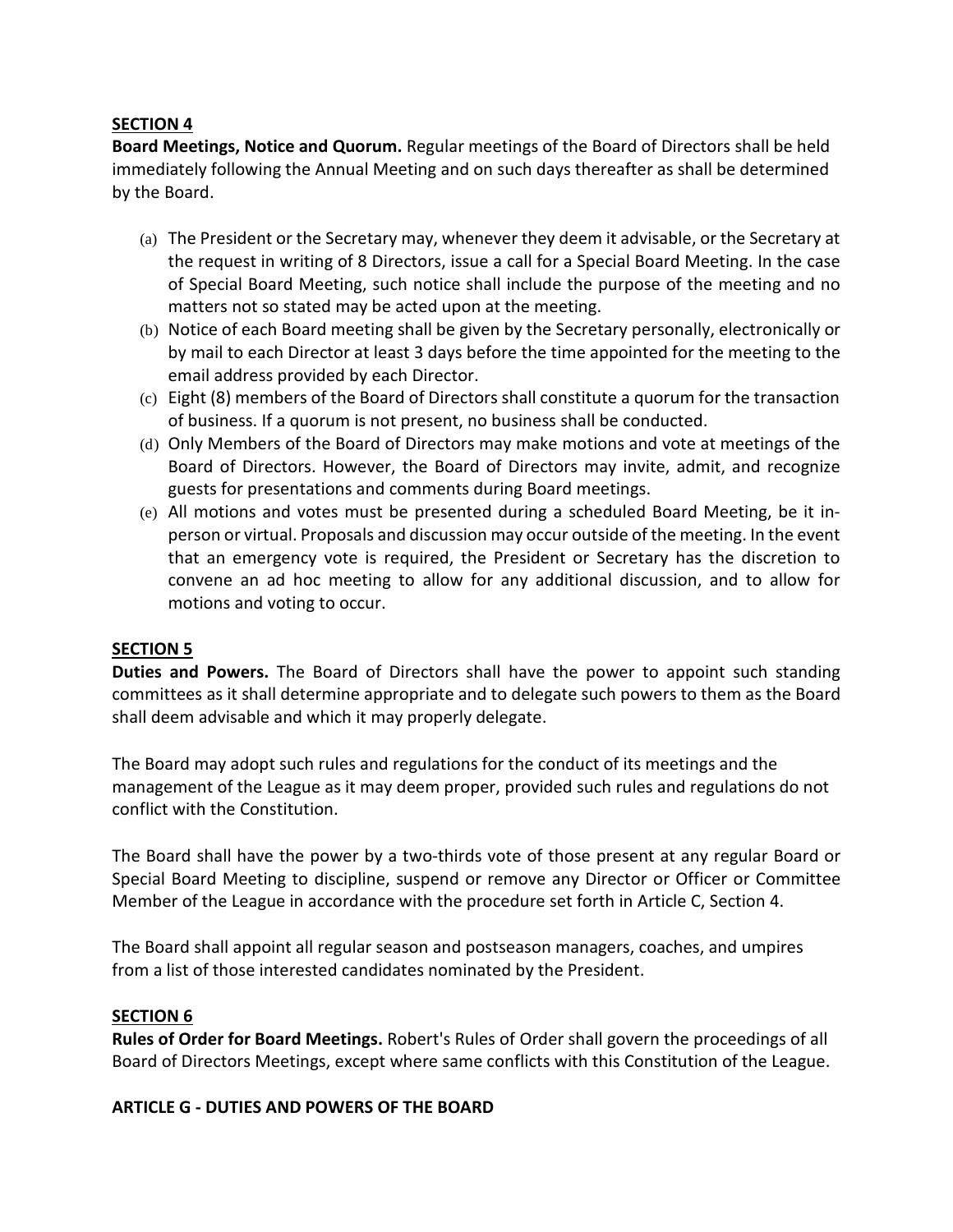**Appointments.** The Board of Directors may appoint such other Officers or agents as it may deem necessary or desirable and may prescribe the powers and duties of each. Appointed officers or Agents shall have no vote on actions taken by the Board of Directors unless such individuals have been elected to the Board by the Membership or have been elected to fill a vacancy on the Board.

## **SECTION 2**

**President.** The President shall:

- (a) Conduct the affairs of the League and execute the policies established by the Board of Directors.
- (b) Present a report of the condition of the League at the Annual Meeting.
- (c) Communicate to the Board of Directors such matters as deemed appropriate and make such suggestions as may tend to promote the welfare of the League.
- (d) Be responsible for the conduct of the League in strict conformity to the Policies, Principles, Rules and Regulations of Little League Baseball, Inc. as agreed to under the condition of charter issued to the League by that organization.
- (e) Designate in writing other officers, if necessary, to have power to make and execute for/and in the name of the League such contracts and leases they may receive and which have had prior approval of the Board.
- (f) Investigate complaints, irregularities, and conditions detrimental to the league and report thereon to the Board as circumstances warrant.
- $(g)$  Prepare and submit an annual budget to the Board of Directors and be responsible for the proper execution thereof.
- (h) With the assistance of the Player Agent, examine the application and support proof-ofage documents of every player candidate and certify residence and age eligibility before the player may be accepted for try-outs and selection.
- (i) Have power of veto over Board of Director decisions. Vetoes could be overridden by a  $2/3$ <sup>rd</sup> vote by the Board of Directors. Motions that are not overridden by the  $2/3$ <sup>rd</sup> majority vote will expire. All issues will be revisited by the Board of Directors during the meeting the veto took place.
- (j) Nominate all regular season and postseason managers, coaches, and umpires.

# **SECTION 3**

**Vice President.** The Vice President shall:

- (a) Perform the duties of the President in the absence or disability of the President, provided he or she is authorized by the President or Board so to act. When so acting, the Vice President shall have the powers of that office.
- (b) Perform such duties as from time to time may be assigned by the Board of Directors or by the President.

## **SECTION 4**

**Information Officer.** The Information Officer shall:

(a) Manage the league's official website.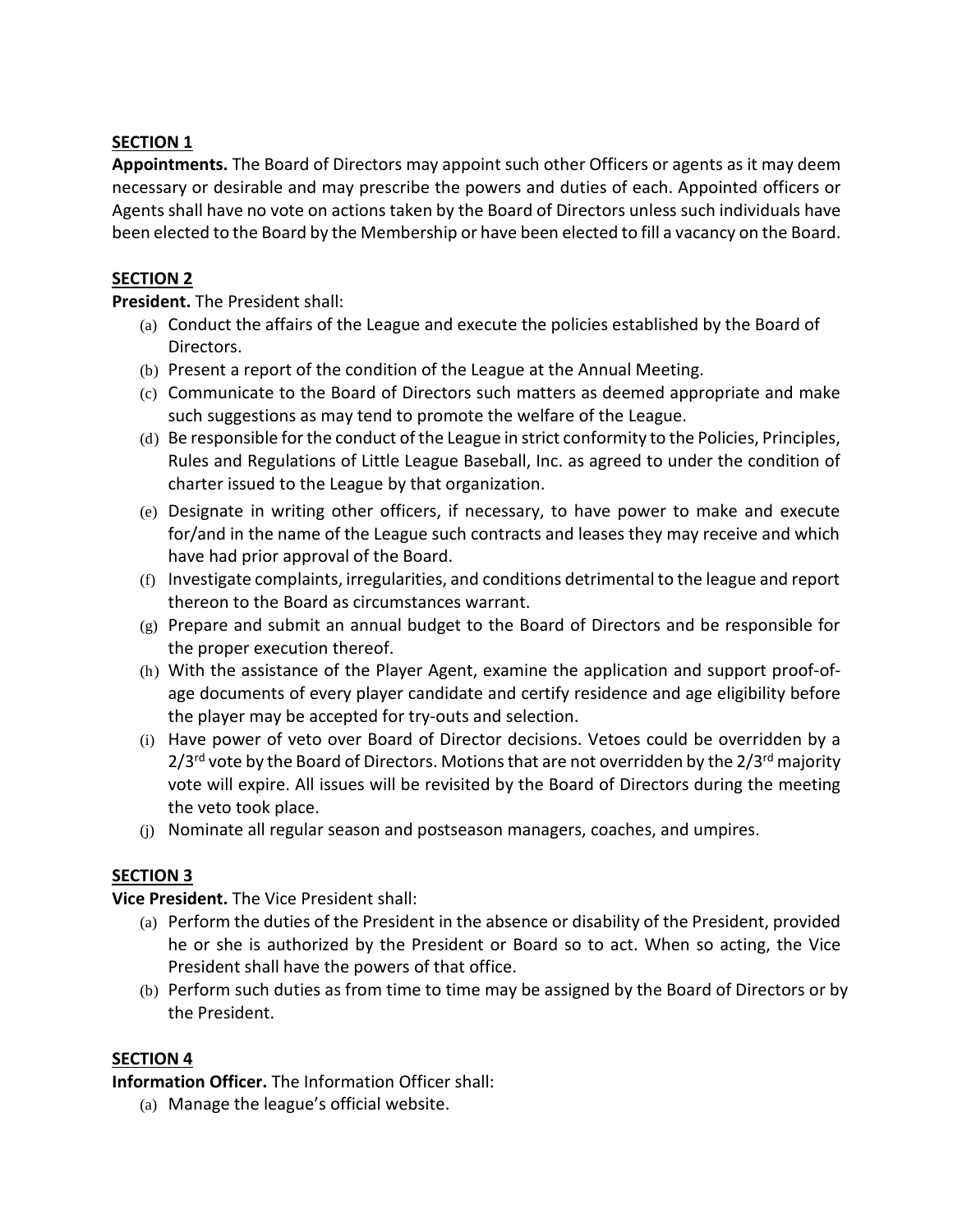- (b) Assign online administrative rights to other volunteers.
- (c) Ensure that league news and scores are updated online on a regular basis.
- (d) Collect, post, and distribute important information on league activities including direct dissemination of fund-raising and sponsor activities to Little League Baseball, Incorporated, the district, the public, league members, and the media.
- (e) Work with media to promote the interests of the League.
- (f) Coordinate efforts to make the League visible in the community year-round.

**Secretary.** The Secretary shall:

- (a) Keep the minutes of the meetings of the Members, the Board of Directors and cause them to be recorded in a book kept for that purpose.
- (b) Perform such duties as are herein specifically set forth, in addition to such other duties as are customarily incident to the office of Secretary or as may be assigned by the Directors.
- (c) Conduct all correspondence not otherwise specifically delegated in connection with said meeting and shall be responsible for carrying out all orders, votes and resolutions not otherwise committed.
- (d) Be responsible for recording the activities of the League and maintain appropriate files, mailing lists and necessary records.
- (e) Maintain a list of all Regular, Sustaining and Honorary Members, Directors and committee members and give notice of all meetings of the League, the Board of Directors and Committees.
- (f) Notify Members, Directors, Officers and committee members of their election or appointment.

## **SECTION 6**

**Treasurer.**The Treasurer shall:

- (a) Perform such duties are herein set forth and such other duties are customarily incident to the Office of Treasurer or may be assigned by the Board of Directors.
- (b) Receive all monies and securities, and deposit same in a depository approved by the Board of Directors.
- (c) Keep records for the receipt and disbursement of all monies and securities of the League, approve all payments from allotted funds and draw checks therefore in agreement with the policies established in advance of such actions by the Board of Directors.
- (d) Prepare an annual budget, under the direction of the President, for submission of the Board of Directors at the Annual Meeting.
- (e) Prepare an annual financial report, under the direction of the President, for the submission to the Membership and Board of Directors at the Annual Meeting.

## **SECTION 7**

**Player Agent.** The Player Agent shall:

- (a) Record all player transactions and maintain an accurate and up-to-date record thereof.
- (b) Receive and review applications for player candidates and assist the President in verifying residence and age eligibility.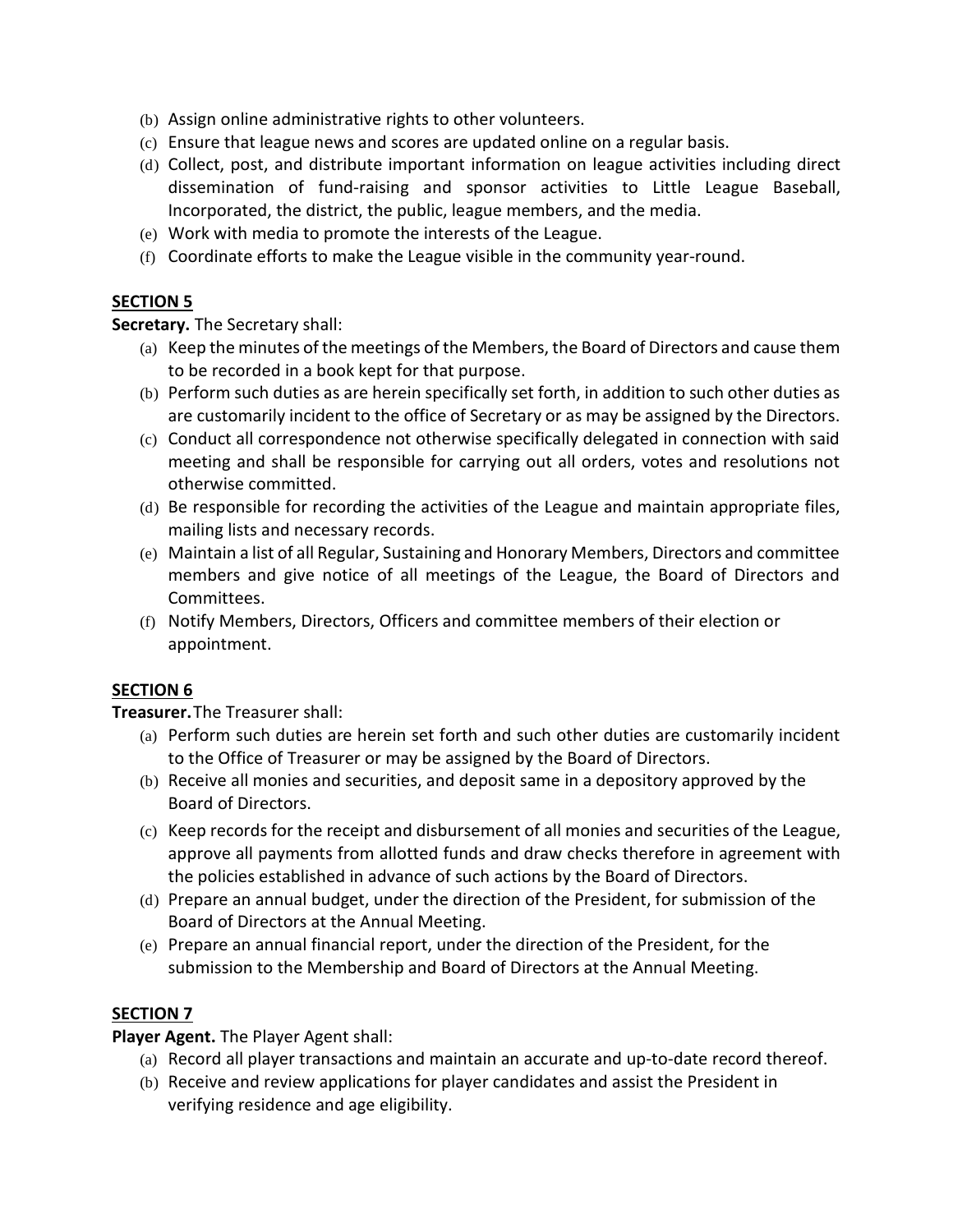- (c) Conduct the tryouts, the player draft and other player transaction or selection meetings.
- (d) Prepare the Player Agent's list.
- (e) Prepare for the President's signature and submit to Little League International, team rosters, including players claimed, and the tournament team affidavit.
- (f) Notify Little League International of any subsequent player replacements or trades.

**Safety Officer.** The Safety Officer shall:

- (a) Be responsible to create awareness through education and information of the opportunities to provide a safer environment for youngsters and all participants of Little League Baseball.
- (b) Develop and implement a plan for increasing safety of activities, equipment and facilities through education, compliance, and reporting.
- (c) Report to the BOD as soon as possible any incidents that have been reported
- (d) Serve as Chair of the Safety Committee

In order to implement a safety plan using education, compliance and reporting, the following suggestions may be utilized by the Safety Officer:

- 1) **Education.** Should facilitate meetings and distribute Information among participants including players, managers, coaches, umpires, league officials, parents, guardians and other volunteers.
- 2) **Compliance.** Should promote safety compliance leadership by increasing awareness of the safety opportunities that arise from these responsibilities.
- 3) **Reporting.** Define a process to assure that incidents are recorded, information is set to league/district and national offices and follow-up information on medical and other data is forwarded as.

## **SECTION 9**

**Coaches Coordinator.** The Coaches coordinator shall:

- (a) Represent coaches/managers in league;
- (b) Present a coach/manager/players training budget to the Board to implement a leaguewide Training program;
- (c) Distribute training materials to players, coaches and Managers;
- (d) Coordinate clinics as necessary;
- (e) Serve as the League's contact person with Little League International in connection with its coaches training program.

## **ARTICLE H – AFFILIATION**

## **SECTION 1**

**Charter.** The League shall annually apply for a charter from Little League Baseball, Incorporated and shall do all things necessary to obtain and maintain such charter. The League shall devote its entire energies to the activities authorized by such charter and it shall not be affiliated with any other program or organization or operate any other program.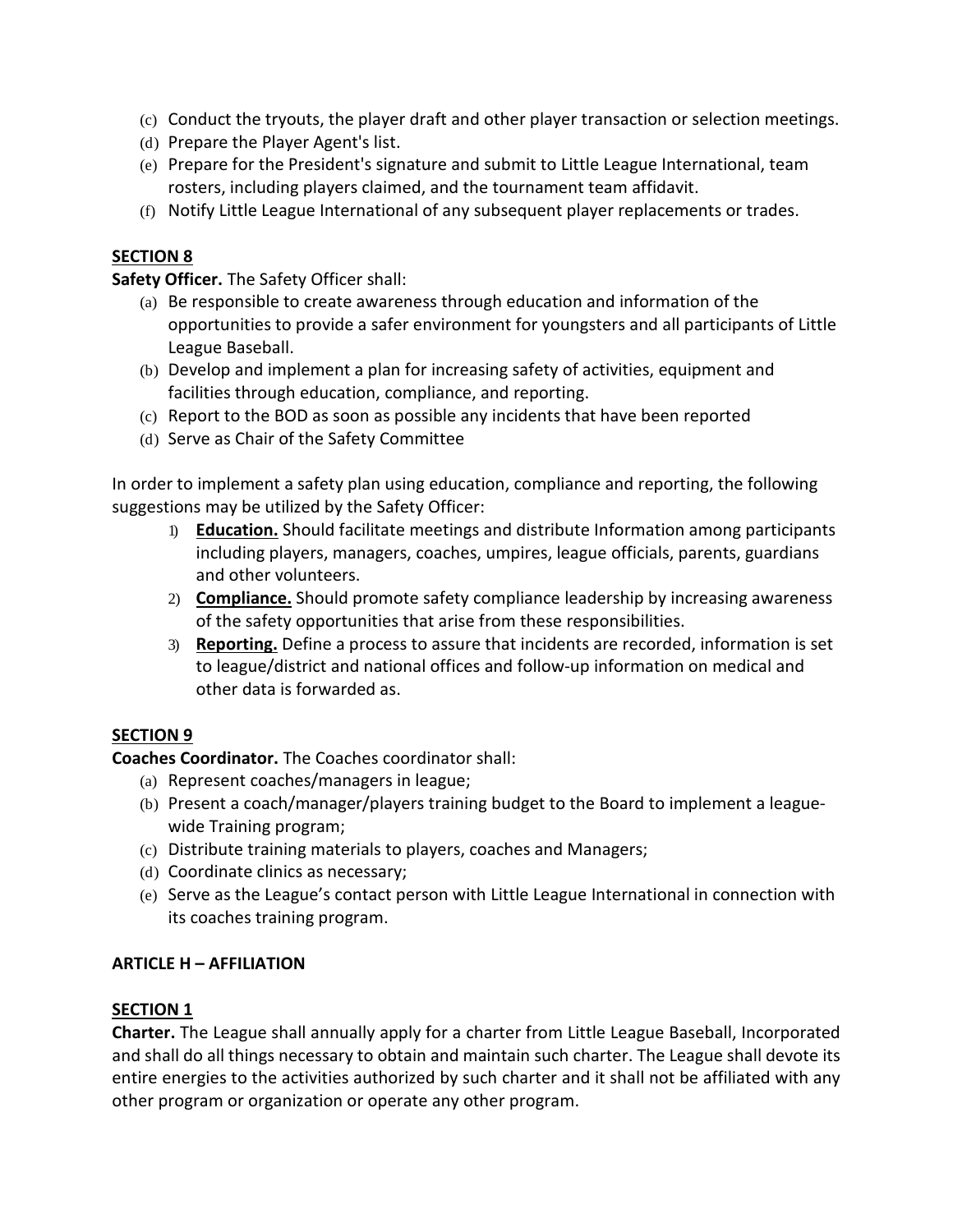**Rules and Regulations.** The Official Playing Rules and Regulations as published by Little League Baseball, Incorporate, Williamsport, Pennsylvania, shall be binding to this League.

## **SECTION 3**

**Local Rules, Ground Rules and/or Bylaws.** The local rules, ground rules and/or bylaws of this League shall be adopted by the Board of Directors at meeting to be held not less than one month previous to the first scheduled game of the season, but shall in no way conflict with the Rules, Regulations and Policies of Little League Baseball, Incorporated, nor shall they conflict with this Constitution. The local rules, ground rules and/or bylaws of this League shall expire at the end of each fiscal year and are not considered part of this Constitution. (See Article I, Section 7 for fiscal year of this League).

## **ARTICLE I – FINANCIAL AND ACCOUNTING**

## **SECTION 1**

**Authority.** The Board of Directors shall decide all matters pertaining to the finances of the League and it shall place all income in a common League treasury, directing the expenditure of funds in such manner as will give no individual or team an advantage over those in competition with such individual team.

## **SECTION 2**

**Contributions.** The Board shall not permit the contribution of funds or property to individual teams but shall solicit funds for the common treasury of the League, thereby to discourage favoritism among teams and to endeavor to equalize the benefits of the League.

## **SECTION 3**

**Solicitations.** The Board shall not permit the solicitation of funds in the name of Little League Baseball, Incorporated unless all the funds so raised be placed in the League treasury.

#### **SECTION 4**

 **Disbursement of Funds.** The Board shall not permit the disbursement of League funds for other than the conduct of Little League activities in accordance with the rules, regulations, and policies of Little League Baseball, Incorporated. All disbursements shall be made by check. All checks shall be signed by League Treasurer and such other officer or officers or person or persons as the Board of Directors shall determine.

## **SECTION 5**

**Compensation.** No Director, Officer of Member of the League shall receive, directly or indirectly any salary, compensation, or emolument from the League for services rendered as Director, Officer or Member.

## **SECTION 6**